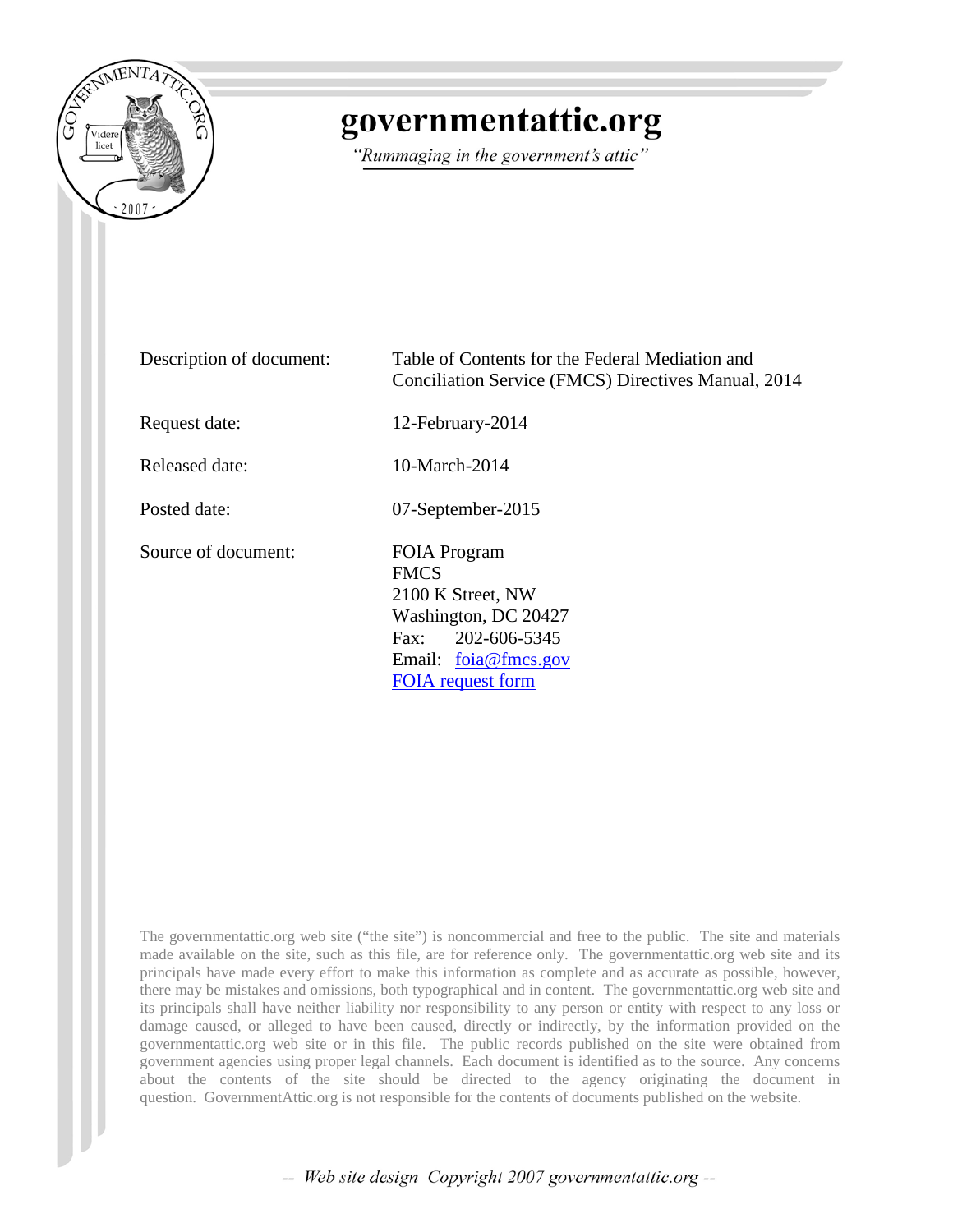From: Bartlett Mike Date: Mar 10, 2014 5:02:13 PM Subject: FOIA Request

This is in response to your Freedom of Information Act (FOIA) request of February 12, 2014 in which you seek from the Federal Mediation and Conciliation Service (FMCS) an electronic copy of the Agency's Directives Manual or the table of contents for the Manual. Please find attached a copy of the Manual's table of contents.

Michael J. Bartlett Deputy General Counsel Federal Mediation & Conciliation Service

This email is intended only for the recipient to whom it is addressed and may contain information that is sensitive, confidential or privileged by law. If you have received this message in error, any review, use, dissemination or copying is prohibited. In case of such error, please contact the sender immediately and delete the material from your computer system.